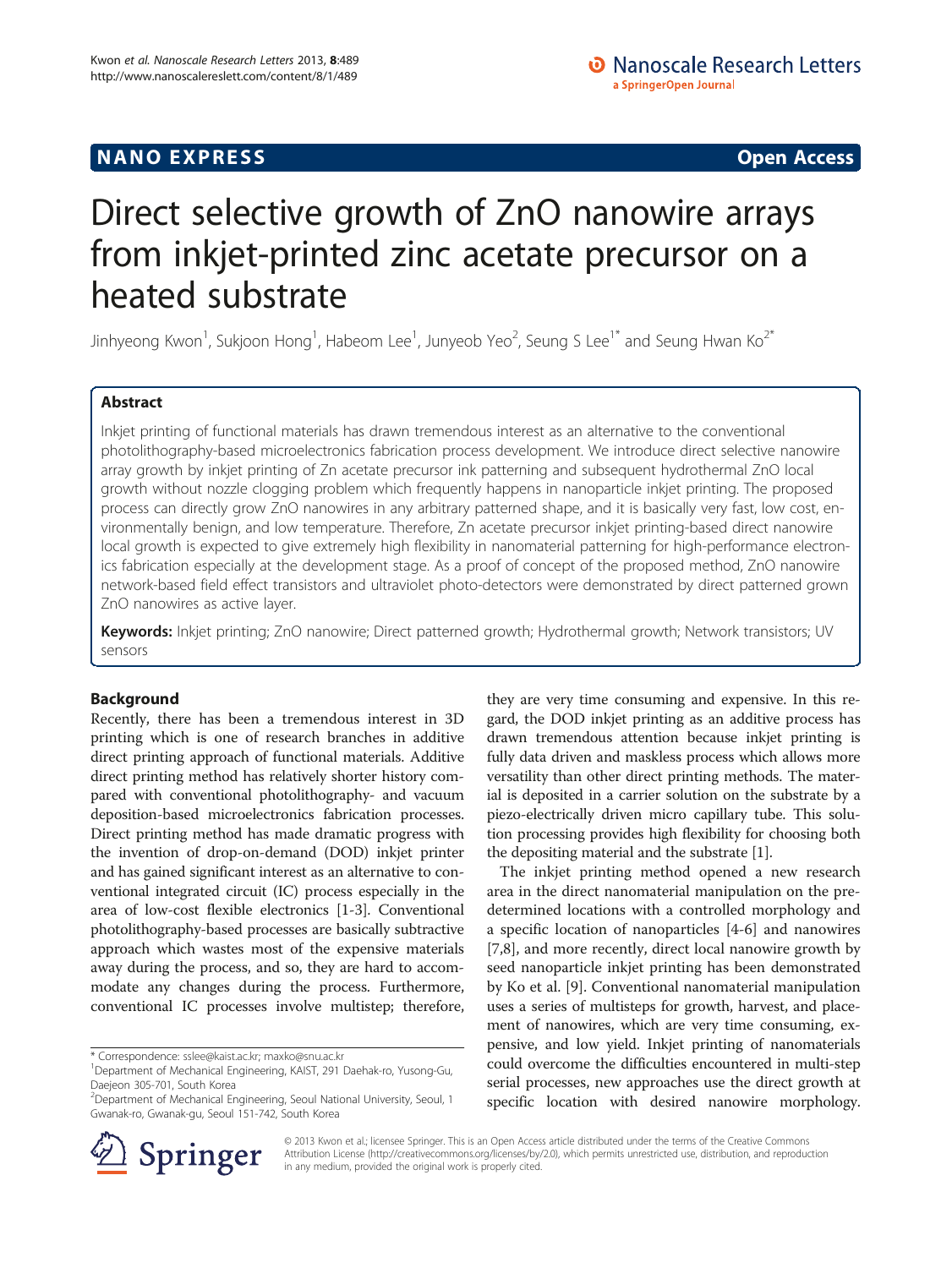<span id="page-1-0"></span>However, direct inkjet printing of nanoparticle or nanowires has a fundamental drawback in inkjet nozzle clogging and limited ink choice in concentration and viscosity.

In this research, we introduce direct selective nanowire array growth by inkjet printing of Zn acetate precursor ink patterning and subsequent hydrothermal ZnO local growth without using ZnO nanoparticle seed to remove frequent nozzle clogging problem and without using conventional multistep processes. The proposed process can directly grow ZnO nanowire in any arbitrary patterned shape and it is basically very fast, low cost, environmentally benign, and low temperature. Therefore, zinc acetate precursor inkjet printing-based direct nanowire local growth is expected to give extremely high flexibility in nanomaterial patterning for high-performance electronics fabrication especially at the development stage. As a proof of concept of the proposed method, ZnO nanowire network-based field effect transistors and ultraviolet (UV) photodetectors were demonstrated by direct patterned grown ZnO nanowires as active layer.

# Methods

ZnO nanowire arrays were selectively grown from the inkjet-printed Zn acetate on glass or Si wafer through the hydrothermal decomposition of a zinc complex. The process is mainly composed of two simple steps as shown in Figure 1; (1) Zn acetate inkjet printing and thermal decomposition on a substrate, and (2) subsequent selective ZnO nanowire hydrothermal growth on the inkjet-printed Zn acetate patterns.

## Zn acetate ink for seed layer generation

For general ZnO nanowire growth, spin coating [[10](#page-5-0),[11](#page-5-0)] or inkjet printing [[9\]](#page-5-0) of ZnO nanoparticle solution has been usually used as seed layer preparation. Instead of using nanoparticle seeds, in this research, Zn acetate precursor ink was inkjet printed for the local growth of ZnO nanowire arrays. While ZnO nanoparticle solution causes inkjet nozzle clogging problem, Zn acetate precursor ink can remove that problem completely. The Zn acetate ink was prepared from 5 mM zinc acetate

 $(C_4H_6O_4Zn$ , Sigma Aldrich, St. Louis, MO, USA) in ethanol. The Zn acetate ink was inkjet printed on the heated target substrate. The dried Zn acetate is thermally decomposed (200°C to 350°C for 20 min) to fine ZnO quantum dots as ZnO nanowire seeds. Thermal decomposition step in the air converts Zn acetate into uniform ZnO nanoparticles as well as promotes the adhesion of ZnO seed nanoparticles to the substrate. Alternatively, this thermal decomposition step may be done selectively by focused laser scanning [\[12](#page-5-0)].

## Zn acetate inkjet printing

Instead of spin coating on the whole substrate, inkjet printing method was used to locally deposit and pattern the seed layer. The Zn acetate solution was inkjet printed by a piezo-electrically driven DOD inkjet head integrated with CAD system to draw arbitrary patterns of Zn acetate ink. The 50-μm-sized droplets could be generated by changing nozzle diameter, jetting parameter (applied voltage waveform and amplitude) from the nozzle. The final printed droplet pattern size is adjusted by the substrate heating condition. The detailed jetting system set up and jetting parameters can be found in [[9,12](#page-5-0)].

## ZnO NW selective growth

As shown in Figure 1, ZnO NWs were selectively grown only on the inkjet-printed Zn acetate patterns. The Zn acetate-printed and thermally decomposed patterns on the substrate are immersed in aqueous solutions containing 25 mM zinc nitrate hydrate, 25 mM hexamethylenetetramine (HMTA), and 5 to 7 mM polyethylenimine (PEI, branched, low molecular weight) at 90°C for 2.5 h to selectively grown ZnO arrays. Conventional solution-grown ZnO nanowire arrays have been limited to aspect ratios of less than 20. However, addition of PEI could boost the aspect ratio of ZnO NW above 125 by hindering only the lateral growth of the nanowires in solution while maintaining a relatively high nanowire density [[11](#page-5-0)]. The substrate was placed upside-down to remove the unexpected precipitation of homogeneously grown ZnO NW on the substrate in an open crystallizing dish filled with solutions.

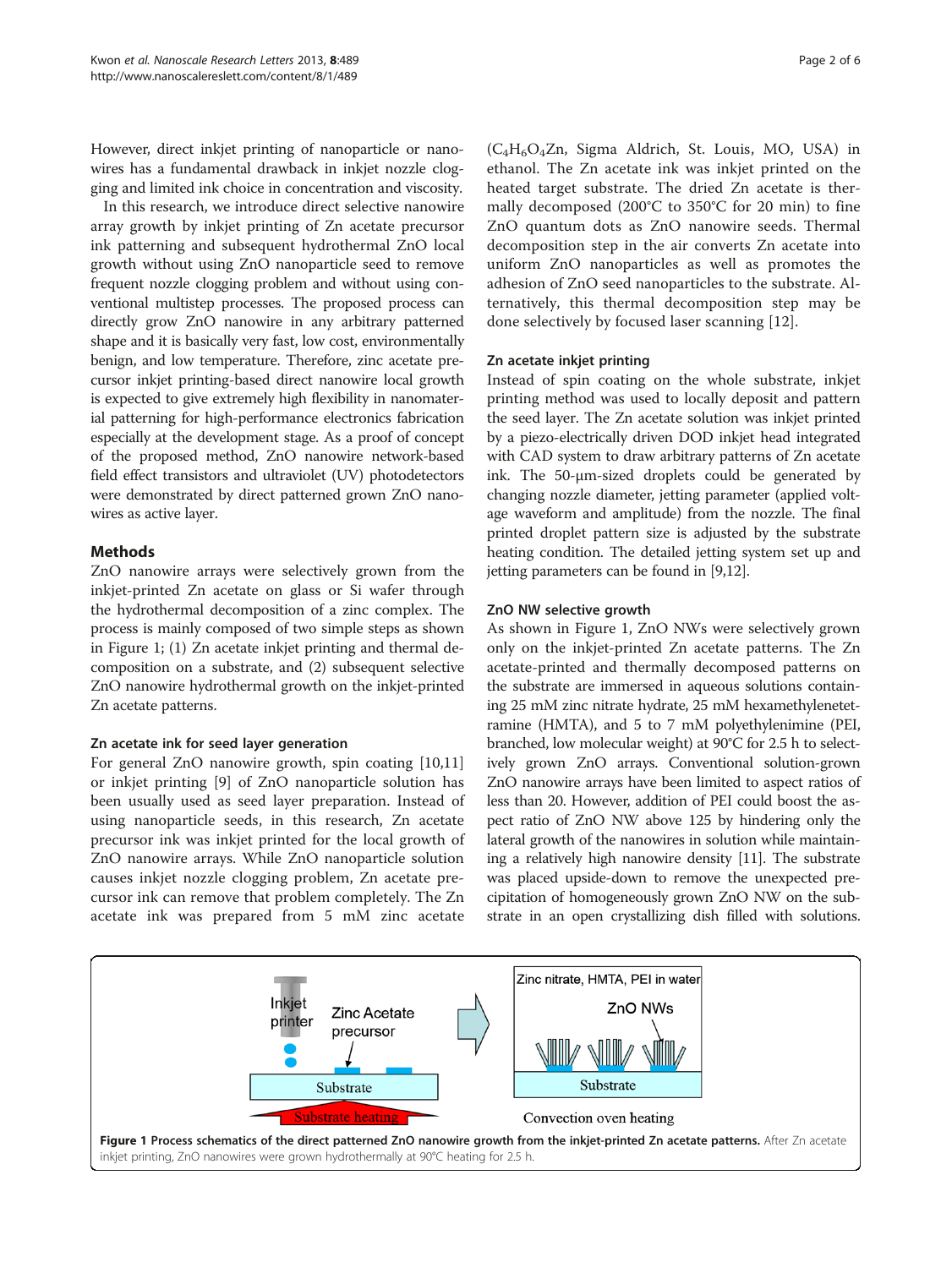<span id="page-2-0"></span>Additionally, a thin cover glass was placed on the substrate with 2-mm spacer to control and suppress the natural convection and the subsequent byproduct growth on the unpatterned (unseeded) adjacent substrate region. Finally, the ZnO NWs grown on the substrate were thoroughly rinsed with MilliQ water (Millipore Corporation, Billerica, MA, USA) and dried in air at 120°C to remove any residual solvent and optimize the electrical performance.

# ZnO nanowire network transistor and UV sensor fabrication and characterization

Selective ZnO growth from the inkjet-printed Zn acetate pattern can be applied to various ZnO nanowire-based functional device demonstration. In this research, ZnO nanowire network transistors (NWNT) [[13](#page-5-0)] as active layer for the transistor and ZnO UV sensor by local growth on ZnO nanowire network were demonstrated. The ZnO NWNT fabricated in this work have a bottom gate/bottom contact configuration wherein the channel length is defined by the separation between the two parallel electrodes (source and drain) on top of  $SiO<sub>2</sub>/n + Si$  wafer back gate. Photolithographically patterned gold source and drain electrodes are connected by the network path composed of numerous 1- to 3-μm ZnO NW [[13](#page-5-0)]. The ZnO UV

sensor also has similar structures but without back gate. ZnO nanowires were locally grown on the Zn acetate inkjet-printed area in the gap between two adjacent metal electrode pads. The photoconductive UV sensor changes the conductivity of ZnO crystal upon the UV light irradiation.

The transistor performance (transfer and out characteristics) was characterized using a HP4155A semiconductor parameter analyzer (Agilent technologies, Santa Clara, CA, USA) in a dark Faraday cage in air. The photoconductivity of ZnO nanowire UV sensor was investigated through the transient current change measurement under UV light with a fixed bias of 1 V. For UV illumination, a UV lamp with the center wavelength at 365 nm is turned on and off alternatively for every 100 s.

# Results and discussion

Figure 2 show the SEM (scanning electron microscope) images of selectively grown ZnO nanowire array on the inkjet-printed Zn acetate droplets. The ZnO nanowires grew only on the Zn acetate printed patterned. The initial printed droplet size of the Zn acetate precursor was 100 to 120 μm in diameter at room temperature. The usual length of the individual ZnO nanowire was around

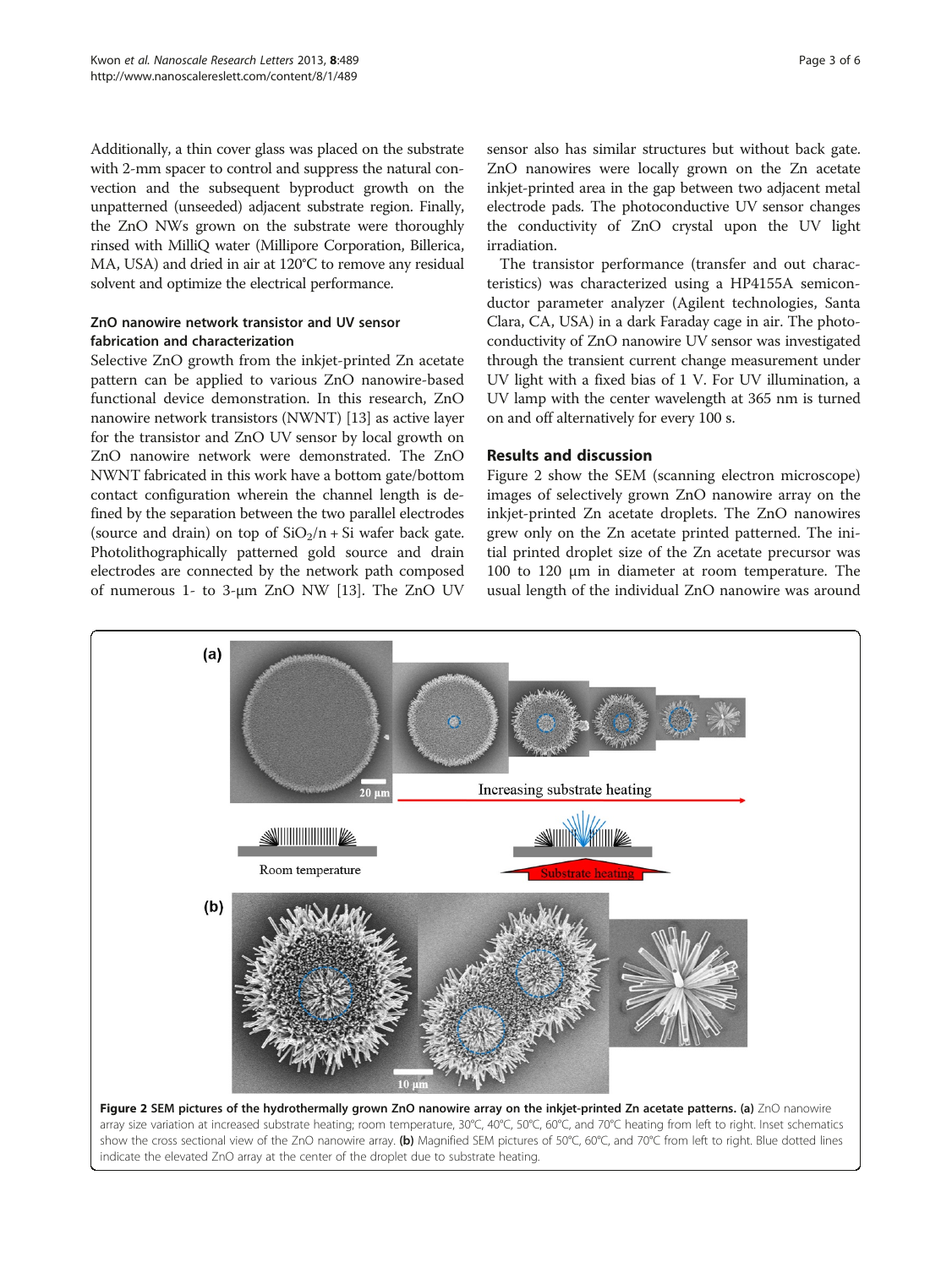1 to 3 μm with 100 to 150 nm in diameter after one time growth and longer nanowire could be obtained by introducing the samples repeatedly into fresh solution baths every several hours. ZnO nanowires have hexagonal cross sections and grow along the c-axis of the wurtzite crystal in the [0001] direction. Bottom inset schematics show the cross-sectional view of the grown ZnO nanowire array. The ZnO nanowire arrays are grown vertically within  $\pm 10^{\circ}$  deviation angle on the central part of a circular pattern while urchin-like nanowires are grown at the edge of the circular pattern. The urchin-like dense ZnO NWs show highly ordered outward radial directional growth because urchin-like radial growth minimizes the interaction among each nanowires and the affluent precursor supply from outside of the circular seed pattern redirects the nanowire growth to the outward direction compared with the central part [\[9](#page-5-0)].

The inkjet print head with 50-μm-diameter nozzle originally generated 50-μm Zn acetate ink droplets, and they spread out and dried to various sized circular pattern depending on the substrate heating condition. Substrate heating can reduce the spreading of the Zn acetate ink. Figure [2](#page-2-0)a shows that the grown ZnO array size can be adjusted by substrate heating from room temperature to 70°C (room temperature, 30°C, 40°C, 50°C, 60°C, 70°C, respectively from left). The inkjet-printed precursor droplet will dry on the substrate. Substrate heating will accelerate the drying rate and subsequently increase contact line receding rate as the heating temperature increases. At high drying rate, the contact line will recede to smaller pattern to reduce to the size of the grown ZnO nanowire array. As the heating temperature increases, elevated ZnO nanowires were observed at the center of the droplet as indicated as blue dotted lines in Figure [1](#page-1-0). The elevated ZnO nanowires were not observed in ZnO nanowire array grown from the nanoparticle inkjet printing [[9\]](#page-5-0). The elevated ZnO nanowires might be due to the high concentration of the Zn acetate precursor during the fast drying process on the heated substrate. At the extreme cases, Zn acetate ink droplet may shrink to the size of the single nanowire diameter size to grow a single ZnO nanowire. However, the smallest nanowire array was a bundle of nanowire array growing from a point as shown in Figure [2](#page-2-0)b (left figure) at 70°C substrate heating case. For that case, the nanowire diameter and length were much bigger than those of the nanowires grown from the larger inkjet patterns. Interestingly, when two droplets have overlap, the grown ZnO nanowire array has little influence to each other.

Nanowires have been used for next generation highperformance electronics fabrication. For functional nanowire-based electronics fabrication, conventionally, combination of complex multiple steps, such as chemical vapor deposition growth of nanowire, harvesting

of nanowire, manipulation and placement of individual nanowires, and integration of nanowire to circuit are necessary [\[14\]](#page-5-0). Each step is very time consuming, expensive, and environmentally unfriendly, and only a very low yield is achieved through the multiple steps. However, direct local growth of the nanowires from the inkjet-printed Zn acetate precursor can be used as a good alternative to the conventional complex multistep approach by removing multiple steps for growth, harvest, manipulation/ placement, and integration of the nanowires. The ease and simplicity of current process even can allow using the household desktop inkjet printer.

Current proposed approach was applied to demonstrate ZnO NWNT by local growth on ZnO nanowire network as active layer for the transistor. The ZnO nanowires were selectively grown on the inkjet-printed Zn acetate pattern. The network path is composed of numerous 1 to 3-μm ZnO NWs connecting the source and drain electrodes (Figure [3a](#page-4-0)). The output and transfer characteristics of the ZnO NWNT are shown in Figure [3b](#page-4-0),c for 10-μm channel length. For output characteristics measure-ment (Figure [3](#page-4-0)b), the drain voltage  $(V_d)$  was scanned from 0 to 5 V and the drain current  $(I_d)$  was measured while the gate voltage ( $V_g$ ) was fixed at −30, −5, 20, 45, and 70 V during each  $V_d$  scanning.  $V_g$  was scanned from −30 to 70 V and the drain current  $(I_d)$  was measured while  $V_d$  was fixed at 5 V for transfer characteristics measurement (Figure [3](#page-4-0)c). The fabricated ZnO NWNT shows typical operation in ntype accumulation device characteristics working in a de-pletion mode [[13](#page-5-0)]. The effective field effect mobility  $(\mu_{FF})$ with 100% coverage assumption was calculated to be around 0.1 cm<sup>2</sup> /V  $\cdot$  s with  $I_{on}/I_{off}$  ratio of 10<sup>4</sup> to 10<sup>5</sup>. ZnO NWNT grown from the locally inkjet-printed Zn acetate shows similar performance of the ZnO NWNT grown from the ZnO quantum dot seeds. The ZnO NWNT did not exhibit clean saturation regime, possibly due to the increased carrier scattering by complex NW network path, large surface area, and grain boundaries at NW junctions [[13](#page-5-0)]. The complex ZnO nanowire network active layer connecting the source and drain electrodes are composed of series percolation network of micron-long nanowires connected together by forming junctions during the NW growth. Since each nanowire has its own crystalline domain, the complete nanowire path that is composed of several nanowires acts as polycrystalline semiconductor [[13,15\]](#page-5-0). Besides, this kind of vertically connected nanowire network may have poor associated electrostatics because some portions of the vertical nanowires lie further away from the gate and therefore experience less electric field and thus less modulation. It is believed that optimizing the nanowire slant angle by controlling the seed density and reducing the number of junctions of nanowires may improve the device performance [[13](#page-5-0)]. To further improve the transfer characteristics, plasma hydrogenation or a polymer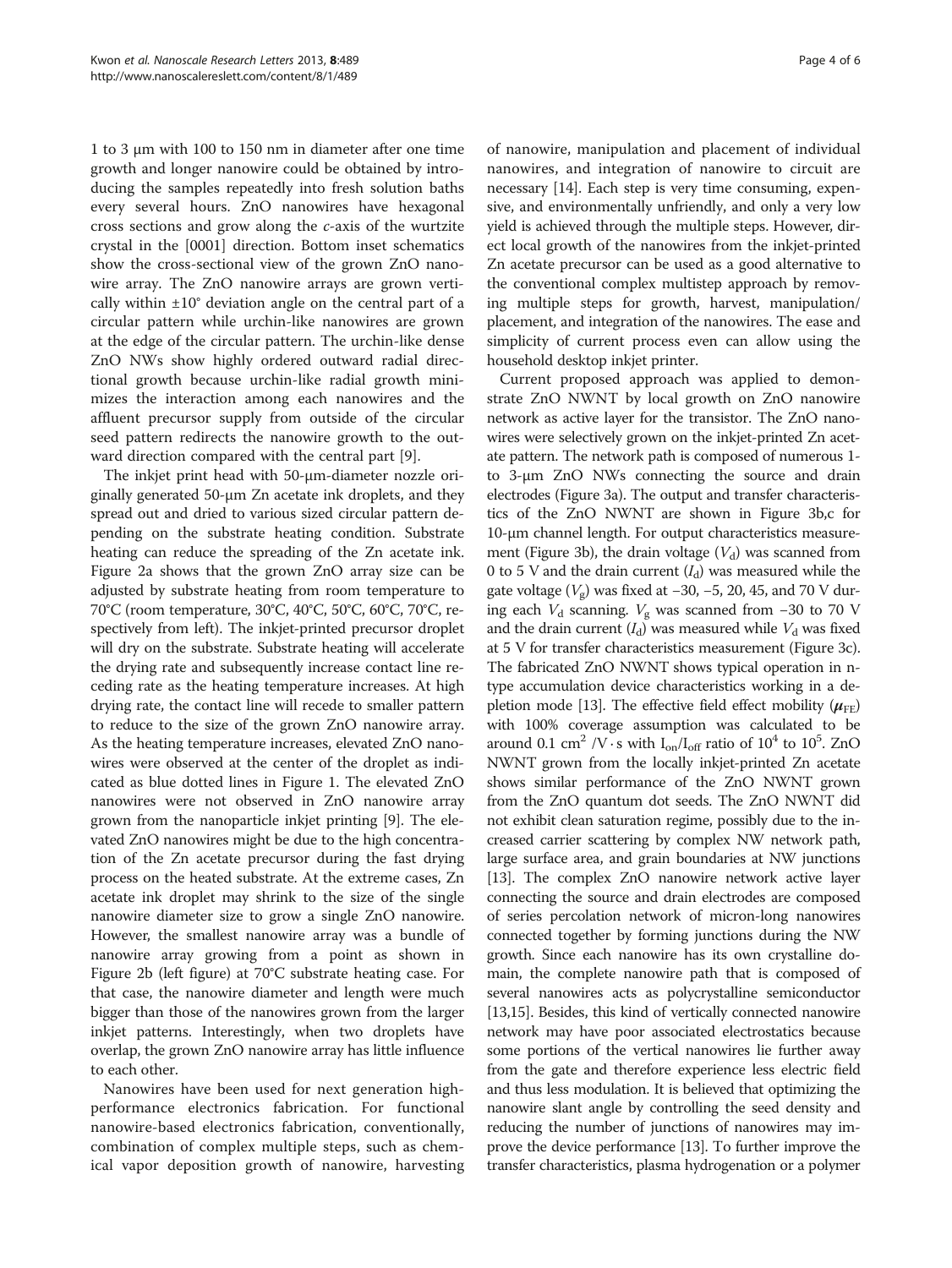<span id="page-4-0"></span>

coating that can passivate surface defects and therefore restore the intrinsic properties [\[16\]](#page-5-0) should be implemented.

ZnO is a good candidate material for the UV detector with a bandgap of 3.2 eV. It has been proposed that the oxygen molecules adsorbed on the ZnO surface extract free electrons from doped ZnO and create a depletion layer with low conductivity which reduces the overall conductivity and, in contrast, when the ZnO is exposed to UV light, electron–hole pairs are generated and the adsorbed oxygen ions turn back into oxygen molecules as they recombine with the holes while the remaining electrons contribute to the increase in the conductivity [[14,17](#page-5-0)]. Having a high surface-to-volume ratio, ZnO NW is an appropriate material for a UV sensor with high sensitivity. Figure 4a is a schematic diagram for ZnO nanowire network UV sensor locally grown on the inkjet-printed Zn acetate ink pattern. The basic structure of the ZnO UV sensor is same with the field effect transistor but without back gate. Figure 4b is the photocurrent measurement under repeated UV lamp illumination (center wavelength at 365 nm, turned on and off alternatively for every 100 s) at room temperature with 1-V external bias. The rising and decay times are estimated to be 20 to 40 s. The on/off ratio between two currents under dark and illuminating conditions are much bigger (>20) than the previously reported UV sensors. This may be because the local patterned growth of ZnO nanowires reduced the leakage current between two electrodes.

## Conclusions

We introduce a direct selective ZnO nanowire array growth on the inkjet-printed Zn acetate patterning. Zn acetate printing can completely remove the frequent clogging problems in nanoparticle or nanowire inkjet printing process. Compared with the conventional nanowire-based electronics fabrication process which is very time consuming, expensive, and environmentally unfriendly, and only a very low yield is achieved through the multiple steps, our proposed method can greatly reduce the processing lead